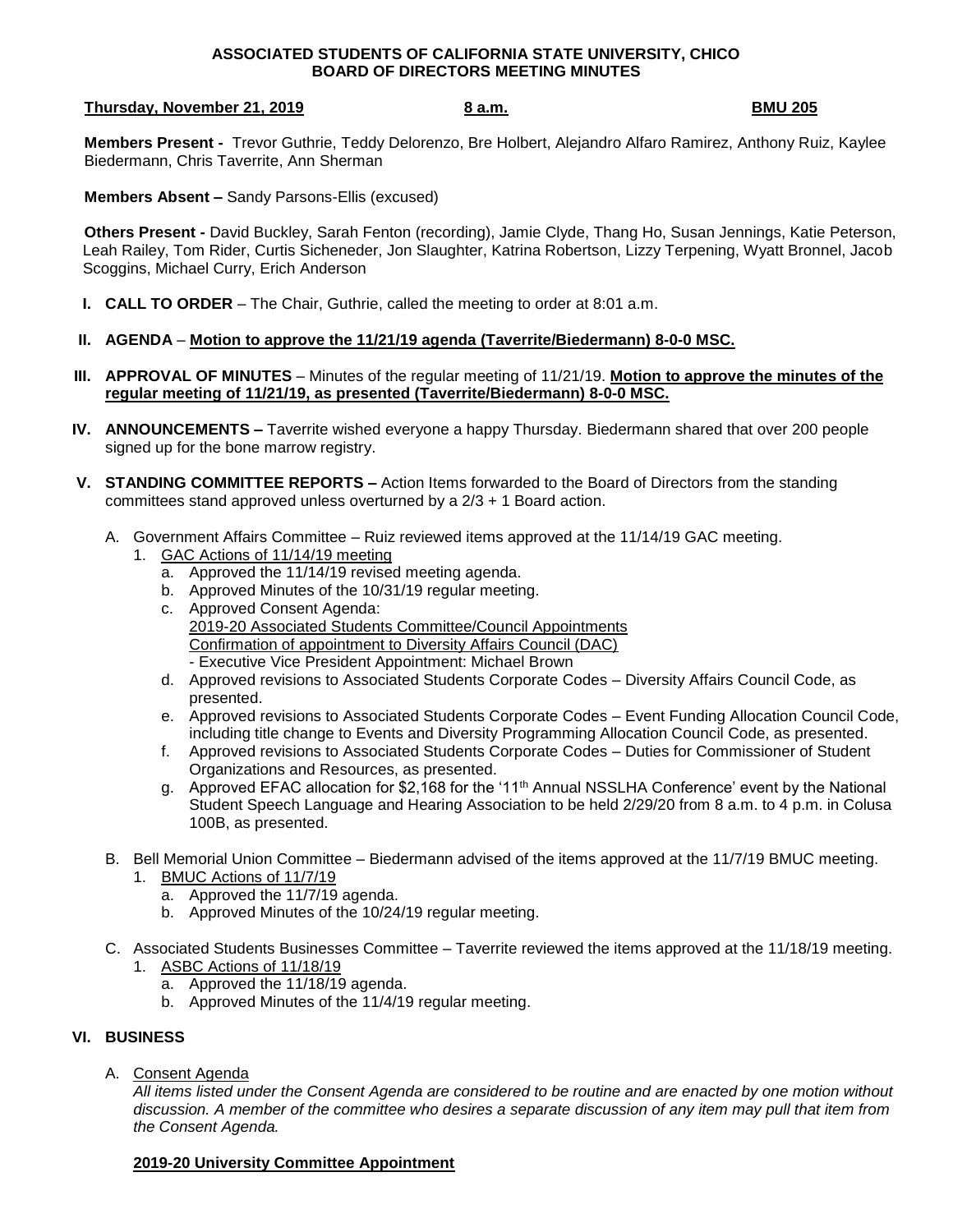Confirmation of appointment to University Student Evaluation of Teaching Policy Committee - Associated Students President appointment: Kendall Block

# **Motion to approve the Consent Agenda (Taverrite/Biedermann) 8-0-0 MSC.**

- B. Action Item: Approval of revisions to Associated Students Corporate Codes Student Academic Senate Code. **Motion to approve revisions to Associated Students Corporate Codes – Student Academic Senate Code, as presented (Alfaro Ramirez/Biedermann) 8-0-0 MSC.**
- C. Information Item: Funding support request for Chico State's contribution toward the March bond proposal contribution to the California Coalition for Public Higher Education Issues Committee – Sherman said the state is proposing that we support and pass a General Education bond proposal that will be voted on by the state citizens in March. The proposal is for a deferred maintenance in the amount of two billion dollars for the CSU, two billion for the UC, and nine billion for Pre-K through grade 12. Because the CSU and the general organization cannot spend state money on political activities, they are requesting funding from any auxiliary organizations on campus including the Associated Students. Thirty thousand dollars is being requested from CSU, Chico's auxiliary group. Jennings and Buckley suggested where this money could potentially come from within the Associated Students. From a student success initiative, Sherman has been looking at how housing grants can become available to students with an estimated family contribution of zero.
- D. Information Item: Revisions to Associated Students Corporate Codes Attendance Policy for Elected Officers and Senators – Slaughter shared that the proposed edit to this code is to bring all of the elected officers and senators back three weeks prior to Fall semester for a combined training in August. Guthrie shared that their scholarship compensation timeline should be looked at if this passes because they have financial obligations and asking them to be back three weeks prior wouldn't allow them to work jobs to make money for that month. Guthrie asked everyone to write down their concerns to discuss at the next meeting.
- E. Information Item: 10/31/19 Follett Wildcat Store Financials Taverrite reviewed the Wildcat Store financials with the Board, noting that overall they are down 13.6% for the month and down 6.7% to two years ago.
- F. Director of University Affairs Report None.
- G. Director of Legislative Affairs Report None.
- H. University Vice Presidents' Reports Sherman reported that there is a task force happening around coursescheduling in anticipation of Butte Hall being vacated for renovation in two years. The goal is to look into when and where classes will be scheduled during renovation that are currently held in that building. Student opinion is wanted on this subject. They are asking if having classes on Friday and Saturday would be beneficial. Delorenzo would like more information on this because right now it is very vague. Guthrie is inviting Michael Guzzi from FMS to also present more information on this upon further discussion.
- I. Executive Director's Report Buckley said recently the Board approved a change in our retirement plan. Because of the significance of the change, an actuarial study needs to be done this year because of when we are audited and the financials that need to go forward. Jennings is waiting on a quote. He also shared that the numbers which Taverrite shared for Follett are concerning because we're required to pay a certain amount to the University and it's becoming not profitable. He encouraged the committee to think about making a change in the spring semester.
- J. President's Report Guthrie said he and Holbert went to CSSA Northridge this past weekend and had good discussion about different bills and the CSSA constitution changes that are being made.
- **VII. ANNOUNCEMENTS** Taverrite shared that the Sutter Swipes event went great with over 400 donations and vouchers are being made to hand out. There has been discussion about having Round Table Pizza come into the Marketplace. Biedermann shared the projects that are going to the Bell Memorial Union Committee today for approval.
- **VIII. PUBLIC OPINION** Limited to three minutes per speaker, five minutes for entire topic Curry, Terpening, Bronnel, Scoggins and Anderson from the Chico State College Republicans organization read scripts that they had prepared